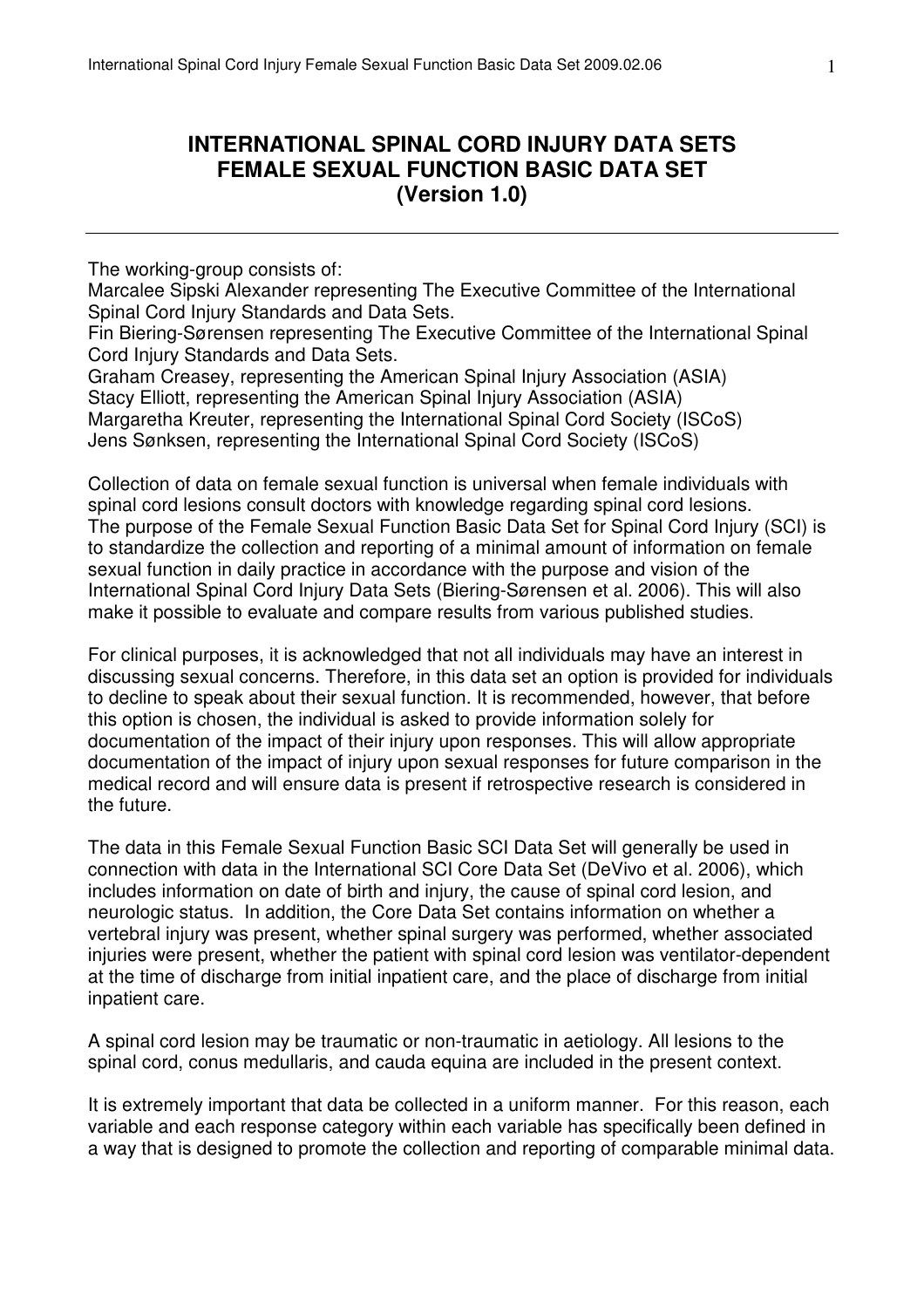Use of a standard format is essential for combining data from multiple investigators and locations. Various formats and coding schemes may be equally effective and could be used in individual studies or by agreement of the collaborating investigators.

#### **Acknowledgement:**

We are thankful for comments and suggestions received from Michael de Vivo, Susan Charlifue and Lawrence Vogel.

## **Endorsed by:**

## **References:**

Biering-Sørensen F, Charlifue S, DeVivo M, Noonan V, Post M, Stripling T, Wing P. International spinal cord injury data sets. Spinal Cord 2006 Sep;44(9):530-4.

DeVivo M, Biering-Sørensen F, Charlifue S, Noonan V, Post M, Stripling T, Wing P. International Spinal Cord Injury Core Data Set. Spinal Cord 2006 Sep;44(9):535-40.

Sipski ML, Alexander CJ, Rosen RC. The Neurologic Basis of Sexual Arousal and Orgasm in Women: Effects of Spinal Cord Injury. Ann Neurol 2001;49:35-44.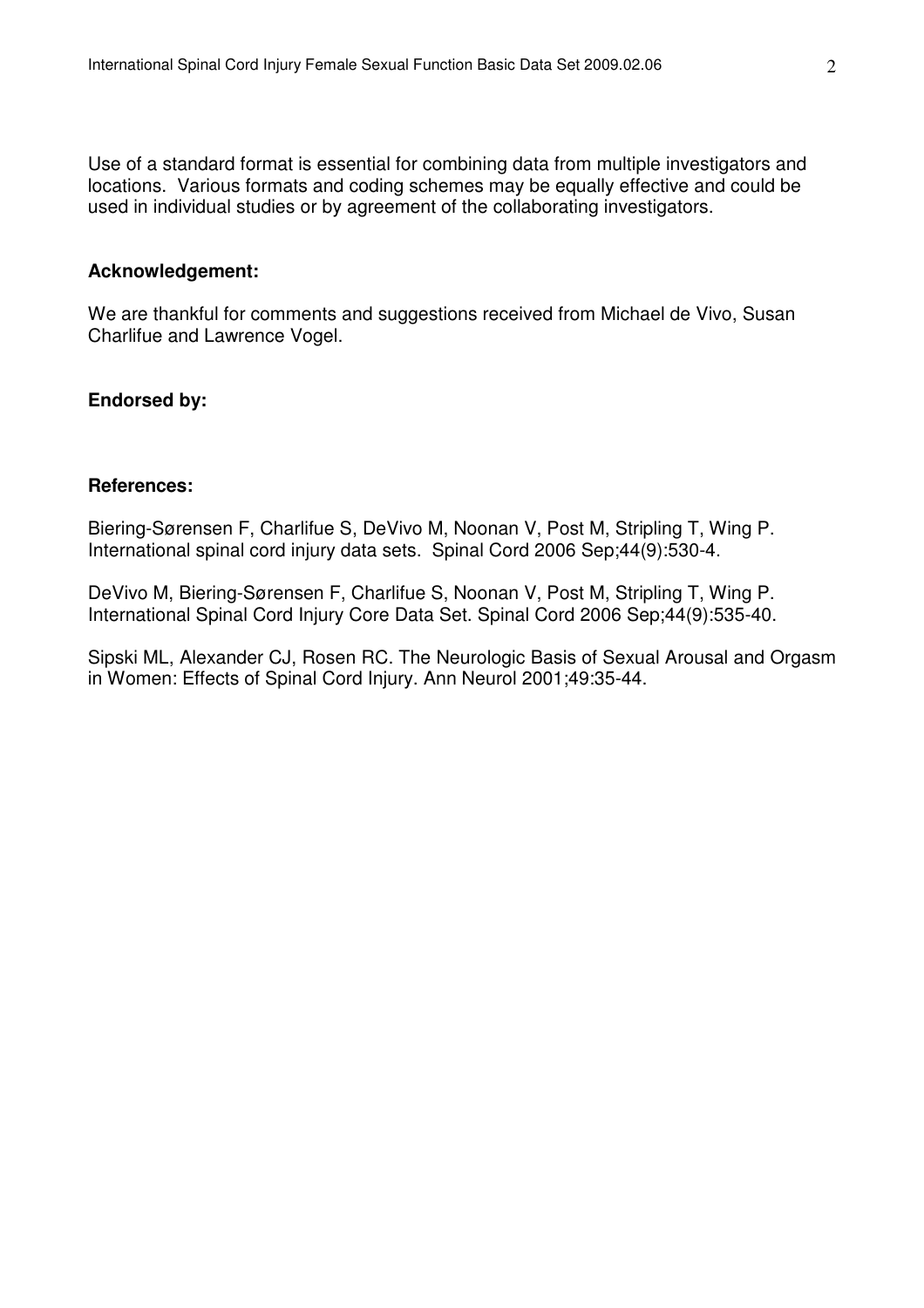#### VARIABLE NAME: **Date of data collection**

DESCRIPTION: This variable documents the date of data collection CODES: YYYYMMDD Unknown COMMENTS: This collection of data on female sexual function may be carried out at any time after the spinal cord lesion. Therefore the date of data collection is imperative to be able to identify the data collected in relation to other data collected on the same individual at various time points. In addition, the date is likewise important to calculate the time interval from date of birth (age), and time interval from date of lesion (time since lesion).

## VARIABLE NAME**: Interest in discussing sexual issues**

| <b>DESCRIPTION:</b> | This variable documents whether the individual expressed interested in<br>discussing sexual issues with the clinician or researcher.              |  |  |  |  |  |
|---------------------|---------------------------------------------------------------------------------------------------------------------------------------------------|--|--|--|--|--|
| <b>CODES:</b>       | <b>Yes</b><br>No, but willing to provide limited information for chart documentation<br>No, prefers the discussion should be stopped              |  |  |  |  |  |
| <b>COMMENTS:</b>    | Used in combination with the date, this variable allows one to document a<br>women's desire to discuss sexual issues at a specific point in time. |  |  |  |  |  |

#### VARIABLE NAME**: Sexual issues unrelated to spinal cord lesion**:

DESCRIPTION: This variable documents whether the person complained of sexual issues prior to or after the spinal cord lesion that are unrelated to the spinal cord lesion.

| CODES: | No           |
|--------|--------------|
|        | Yes, specify |
|        | Unknown      |

COMMENTS: Sexual issues are prevalent in the general population. In addition there are many issues that a woman with a spinal cord lesion can have with respect to sexuality after the lesion that are not directly related to the spinal cord lesion. If a preexisting or concomitant sexual problem is present it is not possible to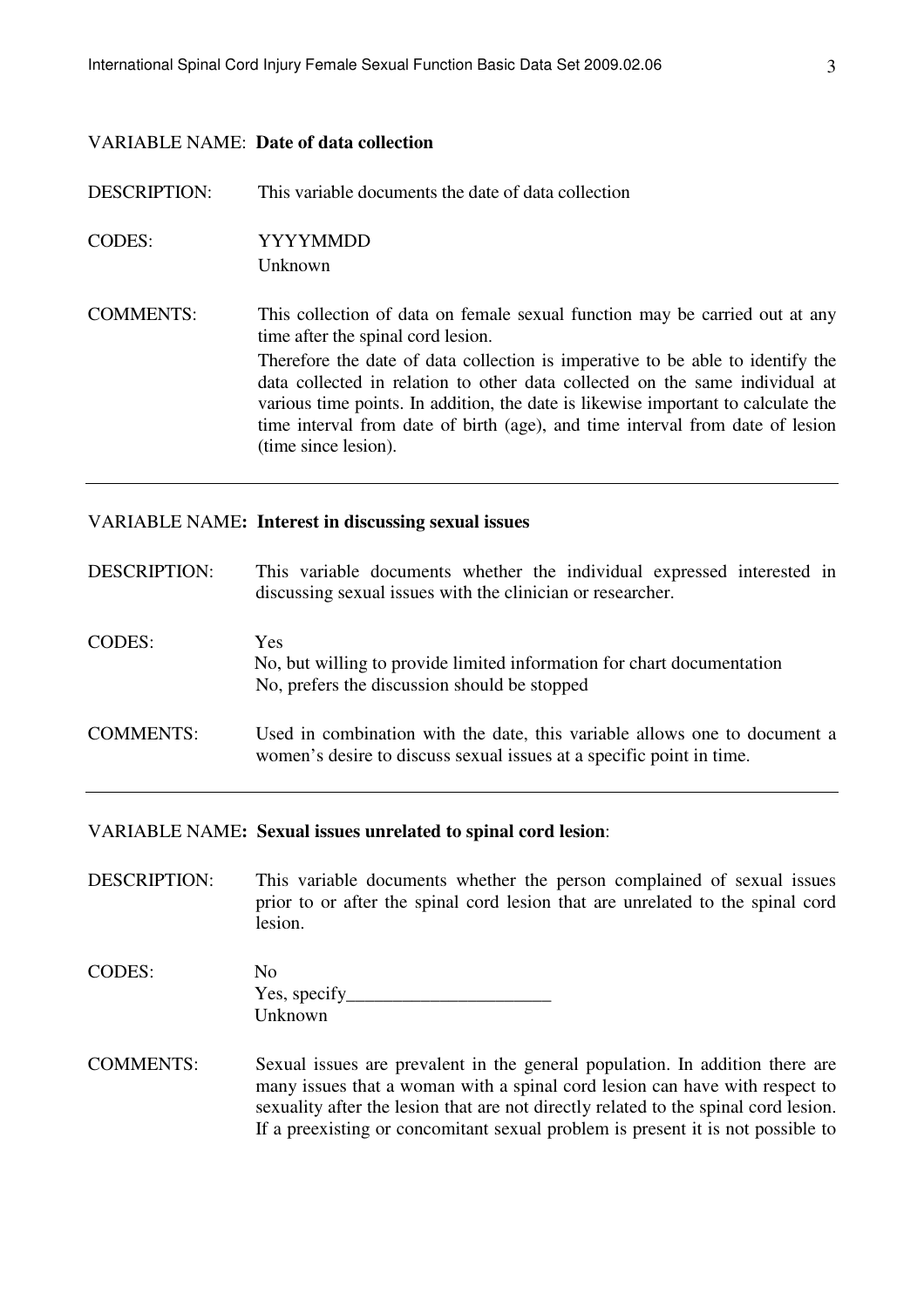determine the exact impact of the spinal cord lesion on sexual function and the data should be appropriately identified.

*Unknown* refers to individuals who were not sexually active prior to their lesion, thus it would be unknown if sexual dysfunction was present.

#### VARIABLE NAME: **Sexual dysfunction related to the spinal cord lesion.**

- DESCRIPTION: This variable is based on history and presence of personal distress. Sexual dysfunction may be regarding desire, arousal, pain or orgasmic dysfunction.
- CODES: Yes No Unknown
- COMMENTS: Spinal cord lesions result in predictable alterations in genital sexual arousal and can result in changes in the ability to achieve orgasm (Sipski et al, 2001) In addition, sexual desire is often diminished after spinal cord lesion and related neuropathic changes can cause pain associated with sexual activity. If a woman complains of personal distress as result of any of these concerns the change is considered a sexual dysfunction. *Unknown* refers to reports by individuals who have not been sexually active after the spinal cord lesion thus they do not know if they have a sexual dysfunction

## VARIABLE NAME: **Psychogenic genital arousal**

DESCRIPTION: Psychogenic genital arousal is increased genital vasocongestion that usually manifests itself as the presence of clitoral engorgement and vaginal lubrication, amongst other signs, and occurs from arousal generated from the brain e.g. through hearing, seeing, feeling or fantasy (erotic thoughts)

- CODES: Normal Reduced/altered Absent Unknown
- COMMENTS: Psychogenic genital arousal potential may be based on degree of preservation of sensory function in T11-L2 dermatomes. When querying individuals about psychogenic arousal it is recommended that the interviewer focus on the woman's awareness of vaginal lubrication as opposed to clitoral engorgement. *Normal* includes reports of no change in time to achieve lubrication, amount of lubrication or duration of lubrication subsequent to the spinal cord lesion.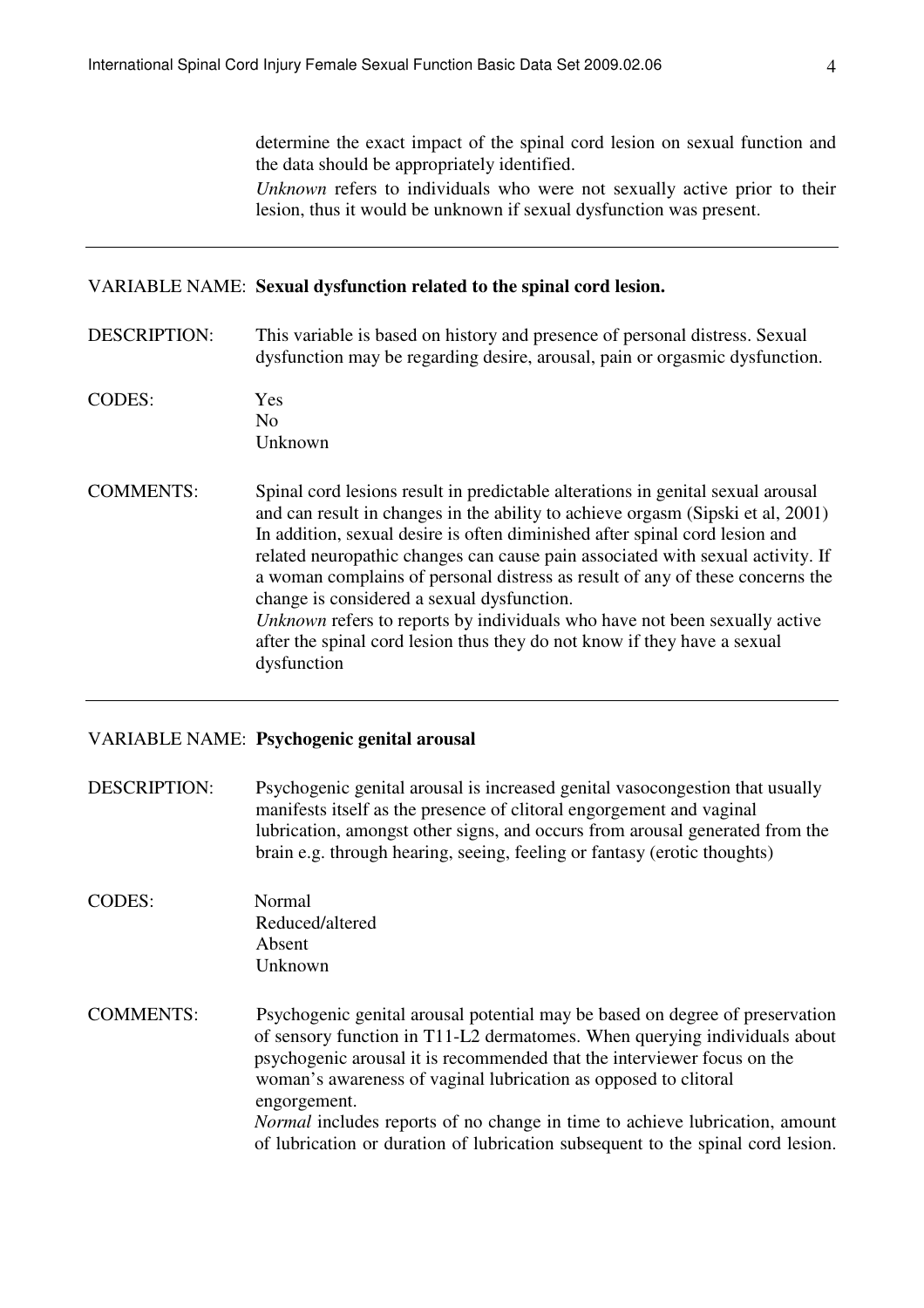*Reduced/altered* includes reports of either altered time (longer or shorter) to achieve, amount of lubrication, or duration of lubrication. It would also include reports of excessive psychogenic lubrication.  *Absent* refers to women having no lubrication despite being psychologically aroused.

*Unknown* refers to reports by individuals that they have not been sexually active thus do not know if they are able to achieve psychogenic genital arousal after the spinal cord lesion.

#### VARIABLE NAME: **Reflex genital arousal.**

DESCRIPTION: Reflex genital arousal is that which increases genital vasocongestion, manifested by the presence of clitoral engorgement and vaginal lubrication amongst other signs, based soley on genital stimulation (activation of the sacral reflex).

CODES: Normal Reduced/altered Absent Unknown

COMMENTS: Reflex genital arousal potential is thought to be based on presence of reflex function in S 2-5 spinal segments. When querying individuals about reflex arousal it is recommended that the interviewer focus on the woman's awareness of vaginal lubrication as opposed to clitoral engorgement. *Normal* no change in time to achieve lubrication, amount of lubrication or duration of lubrication with genital stimulation subsequent to the spinal cord lesion.  *Reduced/altered*, includes reports of either altered time (longer or shorter) to achieve, amount of lubrication, or duration of lubrication. It would also include reports of excessive reflex lubrication.

> *Absent* refers to individuals having no awareness of lubrication despite being genitally stimulated. Absent reflex arousal is thought to only to happen in the presence of complete cauda equina or conus lesion.

*Unknown* refers to reports by individuals that they have not been sexually active thus they do not know if they are able to achieve reflex arousal after the spinal cord lesion.

## VARIABLE NAME**: Orgasmic function**

DESCRIPTION: Orgasm is the perception of sensation of feeling good through sexual stimulation, of reaching a climax after which the woman with spinal cord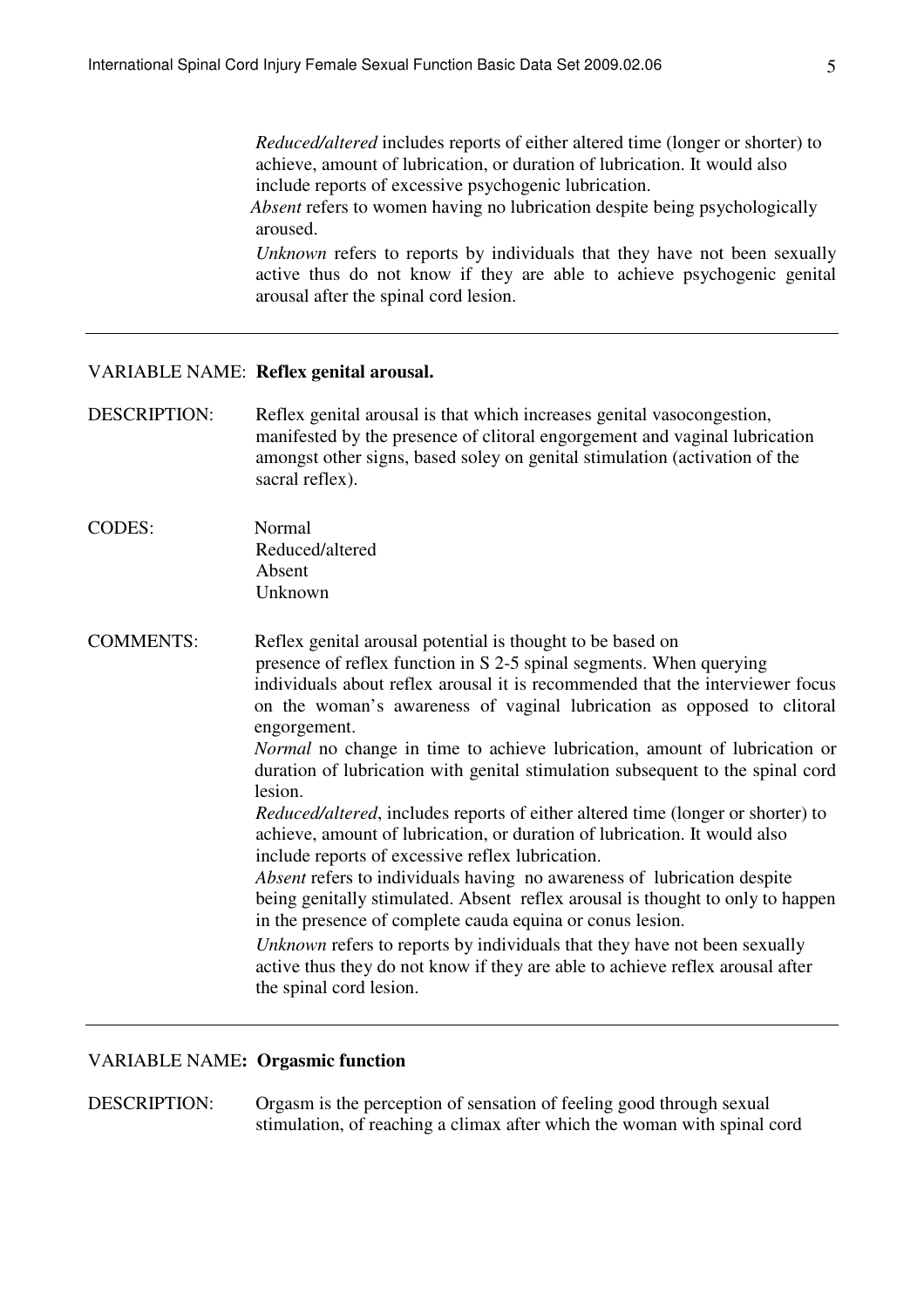lesion feels gratified. May be accompanied by an overall increase and then decrease in muscle tone. The potential is based on history. CODES: Normal Reduced/altered Absent Unknown COMMENTS: *Normal* refers to reports by individuals that there is no change in their ability to achieve orgasm or sensations or orgasm subsequent to their spinal cord lesion. *Reduced/altered*, orgasm occurs after spinal cord lesion even if it is reported to take longer to occur and/or the feelings associated with orgasm are different, i.e. may be possible, though partially impaired. *Absent* refers to inability to achieve orgasm after spinal cord lesion despite trying to achieve orgasm on multiple occasions. *Unknown r*efers to reports by individuals that they have not been sexually active thus they do not know if they are able to achieve orgasm after spinal cord lesion.

#### VARIABLE NAME: **Menstruation**

DESCRIPTION: Menstruation is the process of cyclical blood loss through the vagina of the endometrium of the uterus.

CODES: Normal Reduced/altered Absent Unknown Not applicable

COMMENTS: *Normal* refers to no change in duration, frequency or quantity of menstrual flow and no change in subjective experience or symptoms of menstruation after the spinal cord lesion.

> *Reduced/altered*, i.e. menstruation has been initiated, though partially impaired or changed. This refers to a change in the duration, frequency or amount of menstrual blood flow after spinal cord lesion. It can also refer to a change in the quality of sensations or other autonomic phenomena associated with menses.

*Unknown* means the impact of the spinal cord lesion on menstruation is unknown.

*Not applicable* means the woman was not menstruating at the time of spinal cord lesion, thus there is not an impact on menstruation.